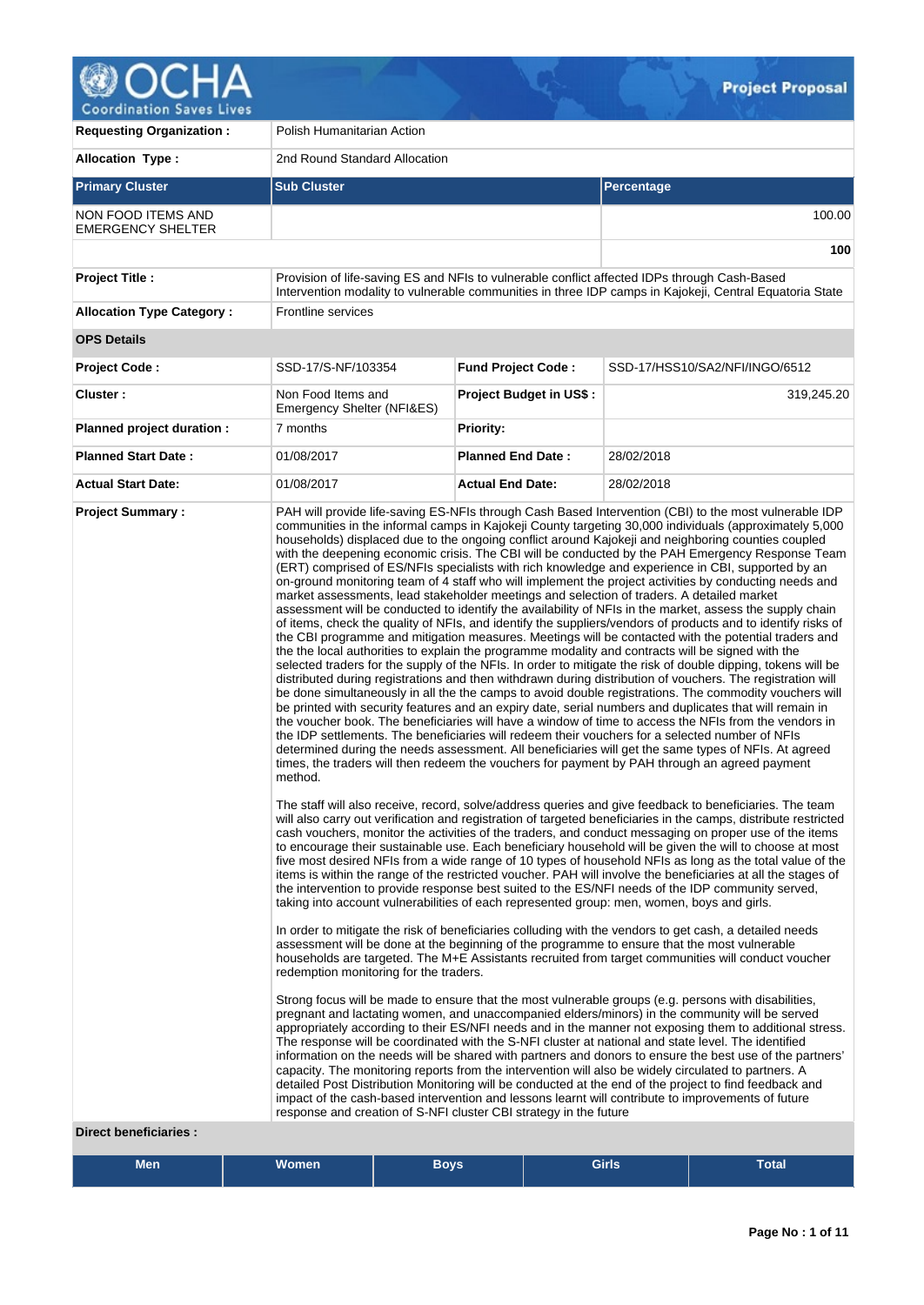| 4,100                           | 7,900      | 8,900 |             | 9,100        | 30,000       |
|---------------------------------|------------|-------|-------------|--------------|--------------|
| <b>Other Beneficiaries:</b>     |            |       |             |              |              |
| <b>Beneficiary name</b>         | <b>Men</b> | Women | <b>Boys</b> | <b>Girls</b> | <b>Total</b> |
| Internally Displaced People     | 4,100      | 7,900 | 8,900       | 9,100        | 30,000       |
| <b>Indirect Beneficiaries:</b>  |            |       |             |              |              |
|                                 |            |       |             |              |              |
| <b>Catchment Population:</b>    |            |       |             |              |              |
|                                 |            |       |             |              |              |
| Link with allocation strategy : |            |       |             |              |              |

The project overall aim is aligned with the two strategic objectives of the Humanitarian Response Plans i.e. save lives and alleviate suffering through safe access to services with dignity and ensuring communities are capable and prepared to cope with threats. The project responds to the needs of increasing number of people experiencing more severe humanitarian emergency in Central Equatoria State settled in informal IDP camps in Kajokeji caused by widespread violence, evictions and armed clashes with more than 2.5 million people displaced countrywide. The constant threat, violence and migrations force people to leave their belongings behind, including the most basic, essential items.

Therefore, the response to provide these basic NFIs through cash based intervention is essential to make sure their live and dignity are protected and enhance their resilience. Project activities aim at provision of ES-NFI to vulnerable communities in informal camps in Kajokeji, with a particular focus through emergency response team that will be based in the camps supported by a strong monitoring team. In the Humanitarian Response Plan of the Shelter – NFI cluster PAH project has been marked as priority 1. The gender marker given is 2a due to unceasing efforts to incorporate protection issues in all of PAH activities. Additionally, PAH is able to provide multi-sectoral rapid response in emergencies. The PAH ERT and monitoring teams in South Sudan is available and is capable to immediately carry out in-depth needs and market assessment in Kajokeji IDP camps sites.

Cash-based interventions are part of the allocation strategy for the NFI Second Standard Allocation Strategy. The programme will be implemented through a mix of static and mobile responses, with a more static orientation, which is in line with the allocation strategy. Movement of humanitarian supplies to Kajokeji from Juba by road has failed for almost a year with vulnerable people suffering because of that. A CBI intervention will quickly meet the needs of the vulnerable conflicted-affected displaced people in Kajokeji.

### **Sub-Grants to Implementing Partners :**

| <b>Partner Name</b>                                    |                             | <b>Partner Type</b> | <b>Budget in US\$</b>       |
|--------------------------------------------------------|-----------------------------|---------------------|-----------------------------|
|                                                        |                             |                     |                             |
| Other funding secured for the same project (to date) : |                             |                     |                             |
|                                                        | <b>Other Funding Source</b> |                     | <b>Other Funding Amount</b> |
|                                                        |                             |                     |                             |
| Organization focal point:                              |                             |                     |                             |
| <b>Name</b>                                            | <b>Title</b>                | Email               | <b>Phone</b>                |

| <b>Name</b>                      | <b>Title</b>               | <b>Email</b>               | <b>Phone</b>  |
|----------------------------------|----------------------------|----------------------------|---------------|
| Ewa Rodziewicz                   | Head of Mission            | hom.ssud@pah.org.pl        | +211955761153 |
| Jackson Godfrey Mungoni          | Head of Programmes         | jackson.mungoni@pah.org.pl | +211914343403 |
| Emmanuel Lumaya                  | <b>Project Coordinator</b> | emmanuel.lumaya@pah.org.pl | +211923082998 |
| <b>BACKGROUND</b>                |                            |                            |               |
| 1. Humanitarian context analysis |                            |                            |               |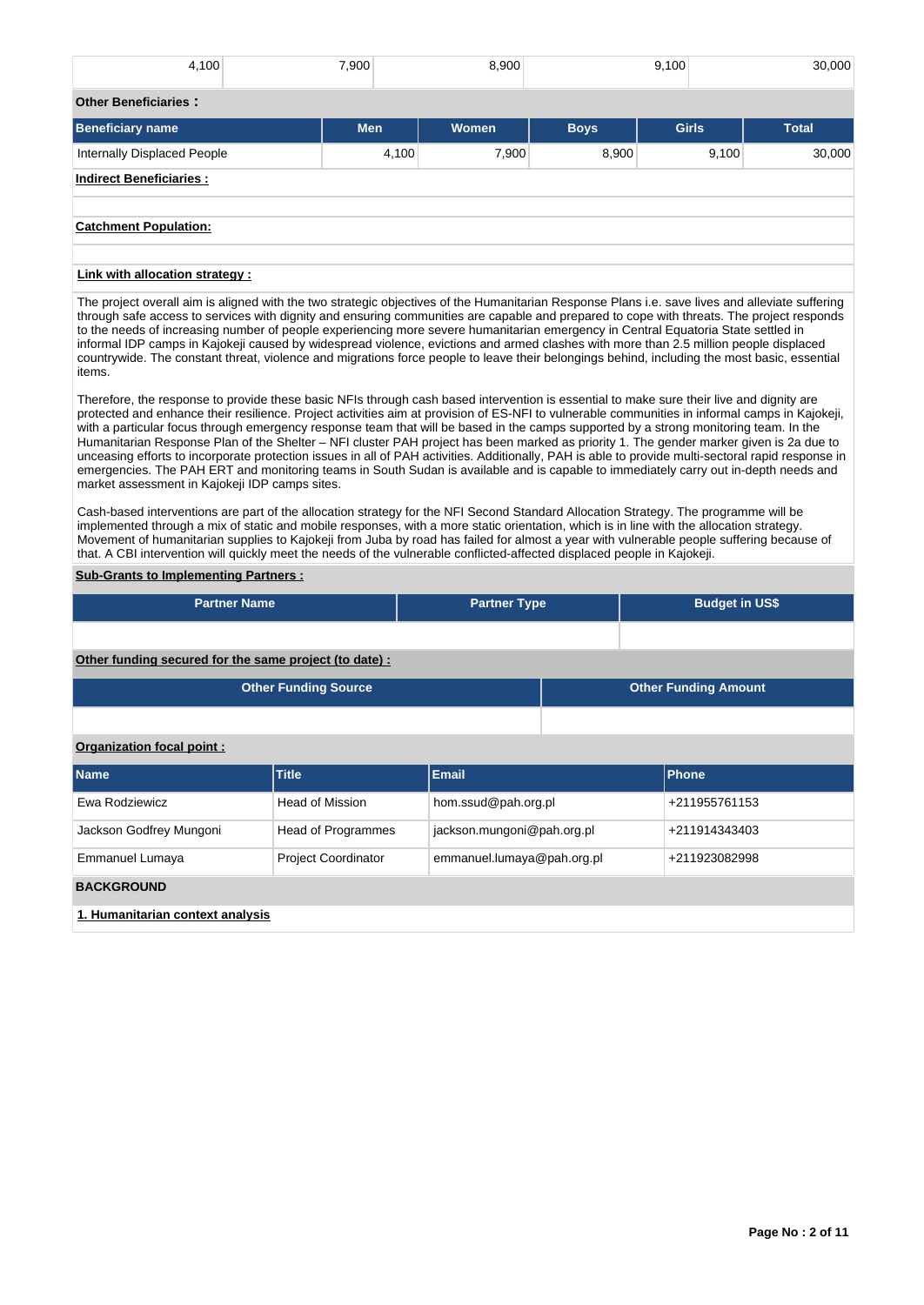South Sudan is currently facing political and economic challenges which have rendered most households insecure. Intensification of active armed hostilities in Greater Equatoria among other regions in the country continues to further cause multiple population displacements. More than 3.5 million people consisting of 1.9 million internally displaced persons (IDPs) and 1.6 million refugees have been displaced. Internal displacement has increased by 250% as from July 2016 in the Greater Equatoria region. These events have been accompanied by grave human rights violations, destruction and looting of property, as well as food stocks including livestock. The number of people staying in Protection of Civilian sites has steadily increased with a large number of displaced people in informal IDP settlements. Displaced people have oftentimes lost all their possessions, as the conflict has been rapid in most cases. This has significantly affected their ability to cope and to effectively take care of their families. Insecurity along major commercial routes such as the Nimule-Juba road and the Juba-Bor road has led to failure by the majority of the people to access the much needed supplies for the people to live their life with dignity. Conflict has as created high levels of humanitarian needs due to ongoing violence forcing whole communities to flee, living behind all their life belongings and basic household non-food items, settling in different areas and lacking the financial means to support their families, construct shelter, and access safe and dignified sanitary facilities.

Furthermore, the situation is worsened by natural disasters such as famine, floods and drought, and disease outbreaks such as cholera and malaria. The Greater Equatoria states, which were viewed as peaceful in the past years are experiencing huge violence and many people have been displaced from their homes to neighboring countries such as Uganda and Kenya, and a significant number to bushes or informal camps. The Central Equatoria State counties are still experiencing the wave of the current crisis/violence hence it has limited humanitarian access for the communities trapped in bushes within the state. Humanitarian actors have been trying to transport supplies to many volatile locations in the Central Equatoria, including Kajokeji, without success. Additionally, the economic situation in the country is deteriorating day-by-day further eroding the general population's purchasing power.

Needs assessments for ES-NFIs conducted in the Kajokeji area by Medair and Solidarities reported the needs as dire. The following beneficiaries were reported in the Kajokeji IDP settlements:

• Kerwa: Reported 2,255 HHs and 10,187 individuals (unverified) at time of assessment. The Medair team observed an estimated 1,450 HHs and 7,300

• Logo: Reported 2,933 HHs and 16,759 individuals. The Medair team observed an estimated 1,200 HHs and 6,500 individuals (unverified) • Ajio: Reported 804 HHs and 4,835 individuals. The Medair team observed an estimated 450 HHs and 2,300 individuals (unverified)

It should be noted that this is information as of January 2017. A PAH ERT team that visited the area in June 2016 reported new arrivals into the camps from Yei, Lanya, Morobo, Nyepo and areas within Kajokeji county. Shelter needs are not urgent as community has built coping strategies by constructing their own shelter from local materials.

From the information that our team gathered in June when they were on the ground waiting for the delivery of NFI materials by the Logistics Cluster, the security in the IDP locations has been calm for a long time and no conflict has broken out in the target area. The IDPs safely access the Mijale market which is across the border in Uganda which 15 kilometres from Logo which is the main camp and about 17 kilometres from Ajio. The Mijale market is a big market with big market days every Tuesday and Friday.

## **2. Needs assessment**

Needs assessments for ES-NFIs have been conducted in the location by Medair and the needs were reported as dire. In Ajio IDP camp there 804HH reported of IDPs, in Logo IDPs camp there were 2933HH and 2255HH reported, there were unverified. It should be noted that this is information as of January 2017 assessment conducted by Medair and Solidarities. An IRNA was conducted led by OCHA in December 2016 in the locations of the camps

PAH ERT was in the camps and conducted consultations with various stakeholder and its was reported that there continue to be influx of IDPs from Yei, Lanya, Morobo, Nyepo and areas within Kajokeji county, according to observations made by the team the needs are visible for household NFIs. Shelter needs are not urgent as community has built a copping strategies by providing shelter from local materials.

The people in the IDP locations came from areas affected by conflict such as Lainya, Morobo, areas around Kajokeji and Yei. The IDPs were forced to flee without any personal belongings including NFIs. From the needs assessment that was done by Medair and Solidarities in the IDP locations of Ajio, Kerwa and Logo, the IDPs are in need of NFIs only. Shelter needs were not identified as urgent as the target communities constructed their shelters with local materials as they flee to this location during the dry season when shelter construction materials were available.

#### **3. Description Of Beneficiaries**

PAH ERT will target clearly IDPs affected by conflict living in the three informal camps of Logo, Ajio and Kerwa. Prior to the intervention, PAH will conduct needs assessments used cluster tools to identify the beneficiaries and their NFIs needs to be targeted with the cash based intervention, based on the ES-NFI vulnerability level. Another ES/NFI partner, Medair, conducted an assessment almost six months ago. The needs in the three informal IDP settlements must have changed as new IDPs are reported to have arrived into the camps, so a fresh needs assessment is urgent for the project activities.

In order to target the most deserving households, PAH will conduct a fresh assessment and triangulate the information with the information and assessments that were done by other partners. Even though the exact target groups will be identified during the assessment and verification processes, the following criteria will be used to identify those with the biggest need:

- child-, disabled-, elderly- and female-headed households;

- large households with more than 9 individuals;
- people with no community links
- severe disability
- single parents;
- Unaccompanied elders and minors. ;
- Sensitive groups such as persons with disabilities, people living with HIV/AIDS, chronic diseases, pregnant and lactating women.

During the assessment, PAH will consult the affected communities and representatives of different community groups (e. g. men, women, youth, teachers, traders, disables) to adjust the ES-NFI kits to different needs (culturally appropriate, gender inclusive, environmentally acceptable) and prepare most suitable cash based response plan.

### **4. Grant Request Justification**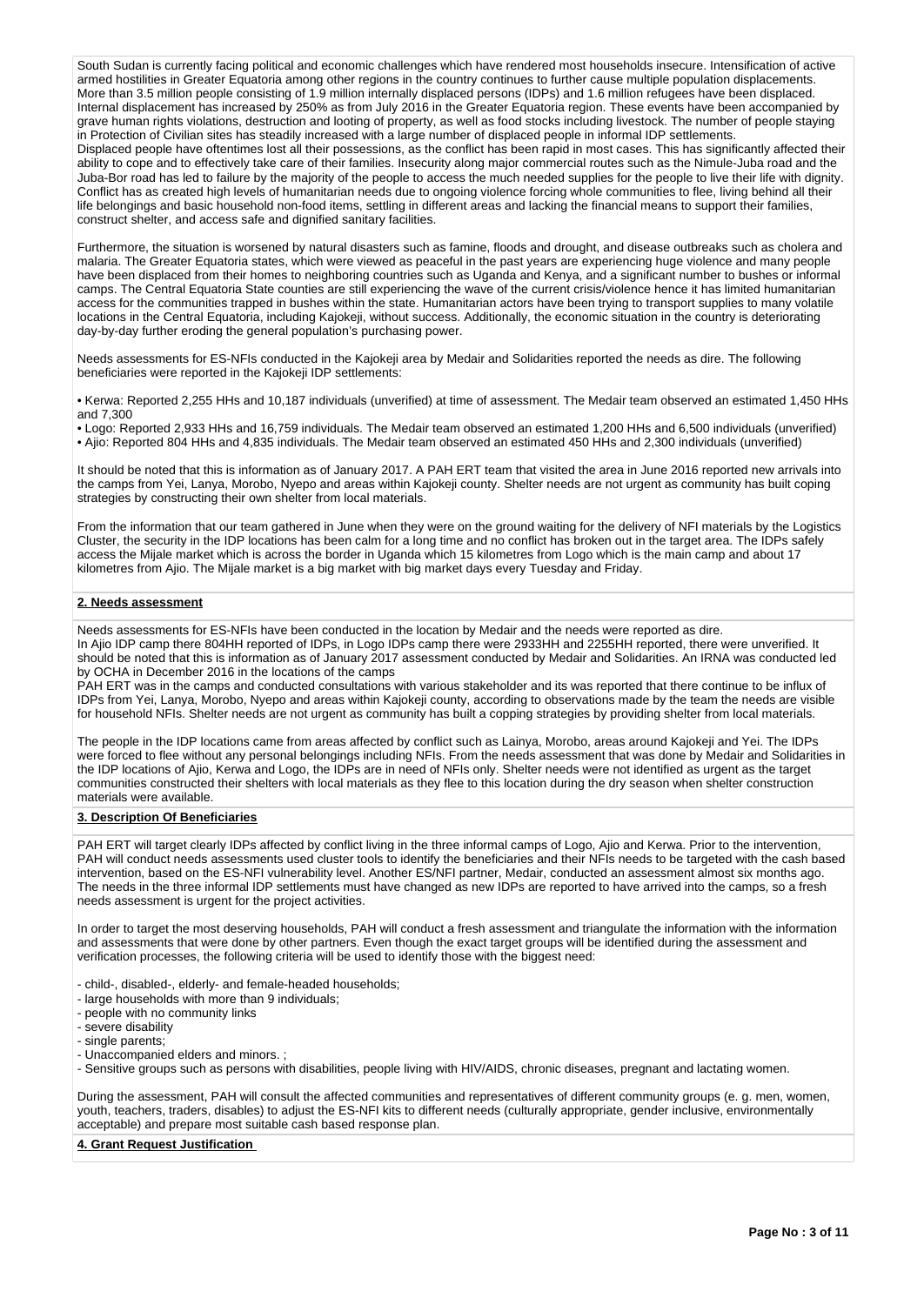1. The Grant will be used to fund emergency NFI needs in Ajio, Kerwa and Logo IDP settlements of Kajokeji, Central Equatoria State. 2. The cash-based intervention for NFIs programme is important and urgent at this point as previous attempts by humanitarian actors, including PAH, to deliver humanitarian supplies by road to Kajokeji failed on a number of occasion. Implementing this cash-based intervention through restricted cash vouchers will ensure that assistance is delivered to the vulnerable conflict-affected people in the IDP settlements since no supplies will be transported by road from Juba.

3. The Cash-based modality will have value for money as it will ensure that NFI assistance is given to the vulnerable beneficiaries with costeffectiveness and cost-efficiency as transportation, storage and handling costs will not be incurred while implementing this programme. 4. PAH has experience in both static and mobile ES/NFI programming and are already implementing S/NFI and WASH activities through their emergency response teams across the country hence they will successfully implement this activity. PAH has staff that are experienced in implementing cash-based programmes for NFIs and food security hence the programme will be sufficiently resourced for successful implementation and documentation.

5. PAH has a good working relationship with the local community, local authority and humanitarian partners in Kajokeji after having implemented borehole-drilling activities early 2017 hence it will be easier for PAH to implement the project. PAH already has a deep knowledge of the area, the people and their culture which the team will use to quickly implement the activities from 1 August 2017. PAH has recently been to the area and made consultations with the beneficiaries, local authority and a local NGO, Titi Foundation. 6. The NFI needs in Kajokeji are immense with more than 4600 households having been initially registered for NFIs by Medair in January 2017. The PAH team has been recently on the ground in Kajokeji at the behest of the NFI cluster, and they have reported new arrivals in the settlements.

7. This intervention will also help to energize local markets in the Kajokeji IDP settlements with the cash injection from the Action. 8. PAH senior programme team and senior support team will conduct rapid monitoring of the CBI intervention to ensure that the programme is efficiently and effectively meeting the needs of the intended beneficiaries. Close and daily program monitoring by the Monitoring Evaluation Assistants stationed in the three informal IDP settlemnets of Kerwa, Ajio and Logo will reduce the incidence of connivance between the beneficiaries and the vendors to get part of the assistance as cash. PAH will also put in place a robust system for daily monitoring of the traders/vendors and beneficiaries by the M+E Assistants to ensure that the vouchers are used for the intended NFIs. PAH's is experienced in conducting detailed needs assessments, verification and registration of NFI beneficiaries hence they will do a good job in ensuring that the deserving beneficiaries are targeted, which will reduce the incidence of exchange of the vouchers for items or benefits other than planned NFIs.

9. The PAH Kajokeji team remains available for emergency deployment to any other locations in South Sudan, and especially so in the Greater Equatoria regions if emergency needs are identified.

#### **5. Complementarity**

The Action will compliment other humanitarian actions that are being implemented in Kajokeji informal IDP settlements such as water, sanitation and hygiene activities, health and livelihoods as the needs of the target communities go beyond the non-food items. PAH will work closely with other partners implementing WASH, livelihoods and health activities such as Titi Foundation, American Refugee Council and Help from Germany. This is important as the displaced populations will be having multi-dimensional needs beyond NFIs. The action will also compliment cash-based FSL activities that Solidarities will implement with funding from GIZ (the project is still at development stage).

# **LOGICAL FRAMEWORK**

### **Overall project objective**

Effective delivery of needs-based lifesaving non-food items for conflict-affected vulnerable people through cash based intervention

#### **NON FOOD ITEMS AND EMERGENCY SHELTER Cluster objectives Strategic Response Plan (SRP) objectives Percentage of activities** Provide life-saving non-food items and emergency shelter to newly displaced people in greatest need of assistance and protection. protection SO1: Save lives and alleviate the suffering of those most in need of assistance and 100

**Contribution to Cluster/Sector Objectives :** The project contributes to Cluster Objective 1, i.e. populations most in need have access to life-saving non-food items through the coordinated delivery of needs-based assistance, through provision of Emergency Shelter and Non Food Items based on the needs assessed in conflict-affected locations.

#### **Outcome 1**

Reduction in exposure to protection and health threats for displaced communities in IDP settlements of Ajio, Kerwa and Logo, Kajokeji County, through a coordinated Cash-Based NFI intervention

#### **Output 1.1**

#### **Description**

5000 Households (30000 individuals) access emergency NFIs through a cash-based modality.

### **Assumptions & Risks**

Assumptions:

1. Political stability and stable security situation in the area of operation (Kajokeji).

2. Other project stakeholders (cluster representatives, partner NGOs, authorities on the ground) actively participate to realize project objectives.

3. Partners (IOM, WFP and NGOs) timely and adequately provide technical and logistical support to the project.

- 4. Traders and markets are accessible to the beneficiaries.
- 5. Traders regularly stock the required NFIs

Risks:

1. Limited access to the areas of intervention caused by increased insecurity, logistical bottlenecks such as transport constraints and

unreliability inaccessibility by hired charter flights.

2. Manipulation of targeting criteria by those in authority in order to register undeserving cases

3. Inflation and additional costs such as taxes and unexpected fees leading to unplanned increases in the price of NFIs.

4. Secondary hazards and disasters such as floods/drought and clashes/conflict in the settlements that will disrupt the successful

implementation of the programme.

5. Robbery and looting of PAH property and project materials.

6. Delay by traders in stocking supplies.

7. Major shortages of supplies on the market (e.g. fuel)

**Indicators**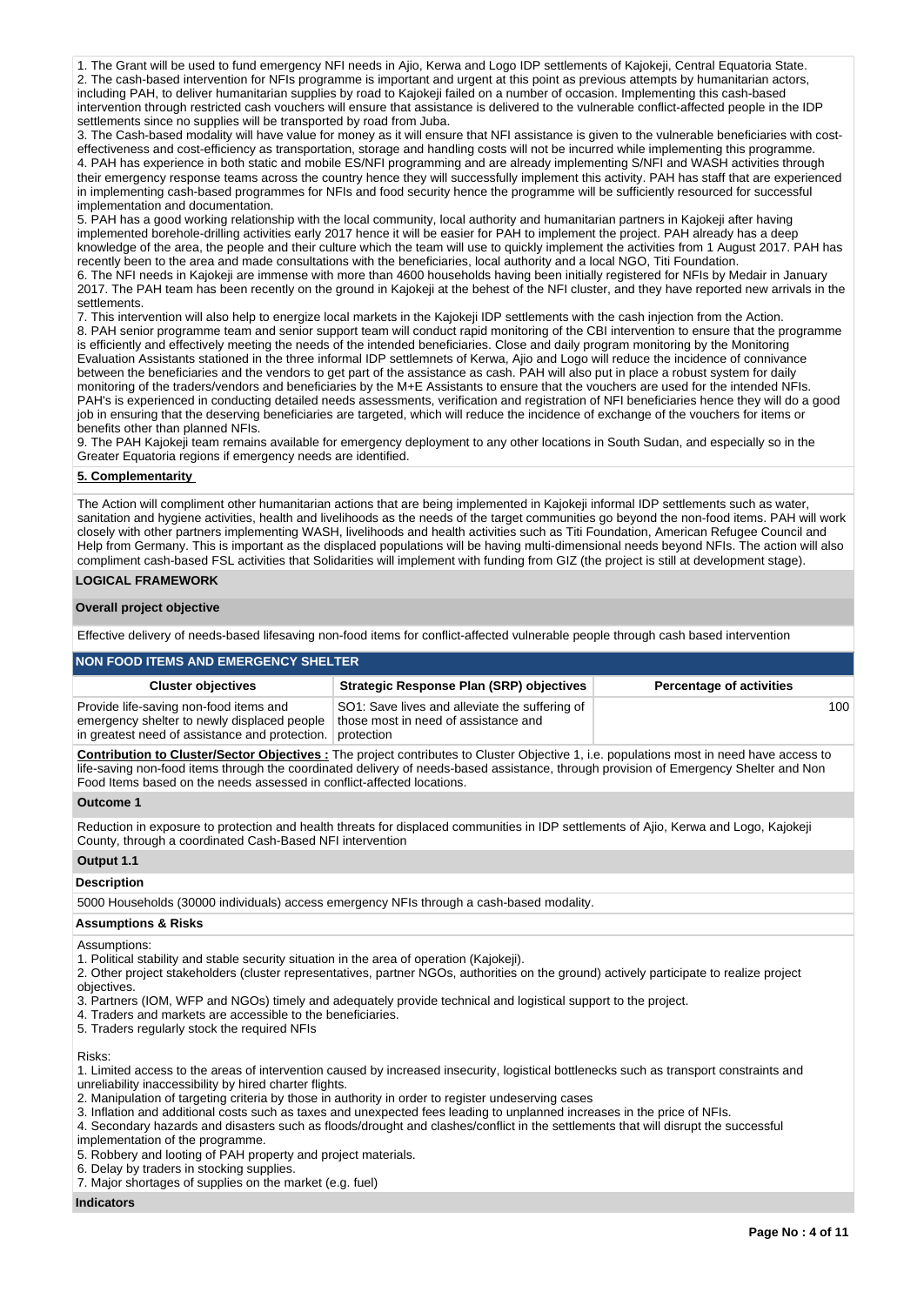|                     |                                                                                                                  |                                                                                                                                                                |            | <b>End cycle beneficiaries</b> |                   |           |               |  |  |
|---------------------|------------------------------------------------------------------------------------------------------------------|----------------------------------------------------------------------------------------------------------------------------------------------------------------|------------|--------------------------------|-------------------|-----------|---------------|--|--|
| Code                | <b>Cluster</b>                                                                                                   | Indicator                                                                                                                                                      | <b>Men</b> | <b>Women</b>                   | <b>Boys</b> Girls |           | <b>Target</b> |  |  |
| Indicator 1.1.1     | NON FOOD ITEMS AND<br><b>EMERGENCY SHELTER</b>                                                                   | [Frontline] Number of assessments conducted                                                                                                                    |            |                                |                   |           | 2             |  |  |
|                     | Emails with reports sent by PAH                                                                                  | <b>Means of Verification</b> : PAH or joint (with cluster partners) assessment reports                                                                         |            |                                |                   |           |               |  |  |
| Indicator 1.1.2     | NON FOOD ITEMS AND<br><b>EMERGENCY SHELTER</b>                                                                   | [Frontline] Number of distributions conducted                                                                                                                  |            |                                |                   |           | 3             |  |  |
|                     | Emails with reports sent by PAH                                                                                  | <b>Means of Verification:</b> PAH registration/verification/voucher distribution reports                                                                       |            |                                |                   |           |               |  |  |
| Indicator 1.1.3     | NON FOOD ITEMS AND<br><b>EMERGENCY SHELTER</b>                                                                   | [Frontline] Number of people served with NFI                                                                                                                   | 4,100      | 7,900                          | 8,90<br>0         | 9,10<br>0 | 30,000        |  |  |
| SFP/Cluster data    | <b>Means of Verification:</b> Emails with reports sent by PAH                                                    |                                                                                                                                                                |            |                                |                   |           |               |  |  |
| Indicator 1.1.4     | <b>NON FOOD ITEMS AND</b><br><b>EMERGENCY SHELTER</b>                                                            | Number of households receiving cash vouchers<br>for NFIs                                                                                                       |            |                                |                   |           | 5,000         |  |  |
|                     | Emails with reports sent by PAH with SFP and Cluster                                                             | Means of Verification: PAH cash voucher distributions lists/vouchers distribution reports shared                                                               |            |                                |                   |           |               |  |  |
| Indicator 1.1.5     | NON FOOD ITEMS AND<br><b>EMERGENCY SHELTER</b>                                                                   | Number of rapid monitoring missions conducted<br>by senior project and support staff                                                                           |            |                                |                   |           | 3             |  |  |
|                     | <b>Means of Verification</b> : PAH rapid monitoring report<br>Emails with rapid monitoring reports shared by PAH |                                                                                                                                                                |            |                                |                   |           |               |  |  |
| Indicator 1.1.6     | NON FOOD ITEMS AND<br><b>EMERGENCY SHELTER</b>                                                                   | Number of PAH reports shared with cluster and<br>partners (needs assessment, market assessment,<br>registration/verification, distribution and PDM<br>reports) |            |                                |                   |           | 8             |  |  |
| S-NFI cluster data  | Means of Verification : Emails with reports sent by PAH                                                          |                                                                                                                                                                |            |                                |                   |           |               |  |  |
| Indicator 1.1.7     | NON FOOD ITEMS AND<br><b>EMERGENCY SHELTER</b>                                                                   | Number of post-distribution monitoring exercises<br>conducted                                                                                                  |            |                                |                   |           | 1             |  |  |
|                     | <b>Means of Verification: PAH PDM reports</b><br>Emails with PDM reports shared by PAH                           |                                                                                                                                                                |            |                                |                   |           |               |  |  |
| <b>Activities</b>   |                                                                                                                  |                                                                                                                                                                |            |                                |                   |           |               |  |  |
| Activity 1.1.1      |                                                                                                                  |                                                                                                                                                                |            |                                |                   |           |               |  |  |
|                     |                                                                                                                  | Conducting needs assessment in the informal IDP camps of Ajio, Kerwa and Logo                                                                                  |            |                                |                   |           |               |  |  |
| Activity 1.1.2      |                                                                                                                  |                                                                                                                                                                |            |                                |                   |           |               |  |  |
|                     |                                                                                                                  | Conducting a market assessment in the informal IDP settlements of Ajio, Kerwa and Logo                                                                         |            |                                |                   |           |               |  |  |
| Activity 1.1.3      |                                                                                                                  |                                                                                                                                                                |            |                                |                   |           |               |  |  |
|                     |                                                                                                                  | Carrying out registration/verification of beneficiaries targeted for the cash-based NFI intervention programme                                                 |            |                                |                   |           |               |  |  |
| Activity 1.1.4      |                                                                                                                  |                                                                                                                                                                |            |                                |                   |           |               |  |  |
| Activity 1.1.5      | Identification and selection of NFI vendors in the IDP locations                                                 |                                                                                                                                                                |            |                                |                   |           |               |  |  |
|                     | Preparation and distribution of cash vouchers to the verified beneficiaries                                      |                                                                                                                                                                |            |                                |                   |           |               |  |  |
| Activity 1.1.6      |                                                                                                                  |                                                                                                                                                                |            |                                |                   |           |               |  |  |
|                     |                                                                                                                  | Establishment of complaints and beneficiary feedback mechanism in the target locations                                                                         |            |                                |                   |           |               |  |  |
| Activity 1.1.7      |                                                                                                                  |                                                                                                                                                                |            |                                |                   |           |               |  |  |
|                     | Conducting routine monitoring during the voucher trading for the NFIs                                            |                                                                                                                                                                |            |                                |                   |           |               |  |  |
| Activity 1.1.8      |                                                                                                                  |                                                                                                                                                                |            |                                |                   |           |               |  |  |
|                     | Demonstration on the proper use and care of NFIs                                                                 |                                                                                                                                                                |            |                                |                   |           |               |  |  |
| Activity 1.1.9      |                                                                                                                  |                                                                                                                                                                |            |                                |                   |           |               |  |  |
|                     | Conducting Post Distribution/End-Use Monitoring at the end of the project                                        |                                                                                                                                                                |            |                                |                   |           |               |  |  |
| Additional Targets: |                                                                                                                  |                                                                                                                                                                |            |                                |                   |           |               |  |  |
| <b>M &amp; R</b>    |                                                                                                                  |                                                                                                                                                                |            |                                |                   |           |               |  |  |

**Monitoring & Reporting plan**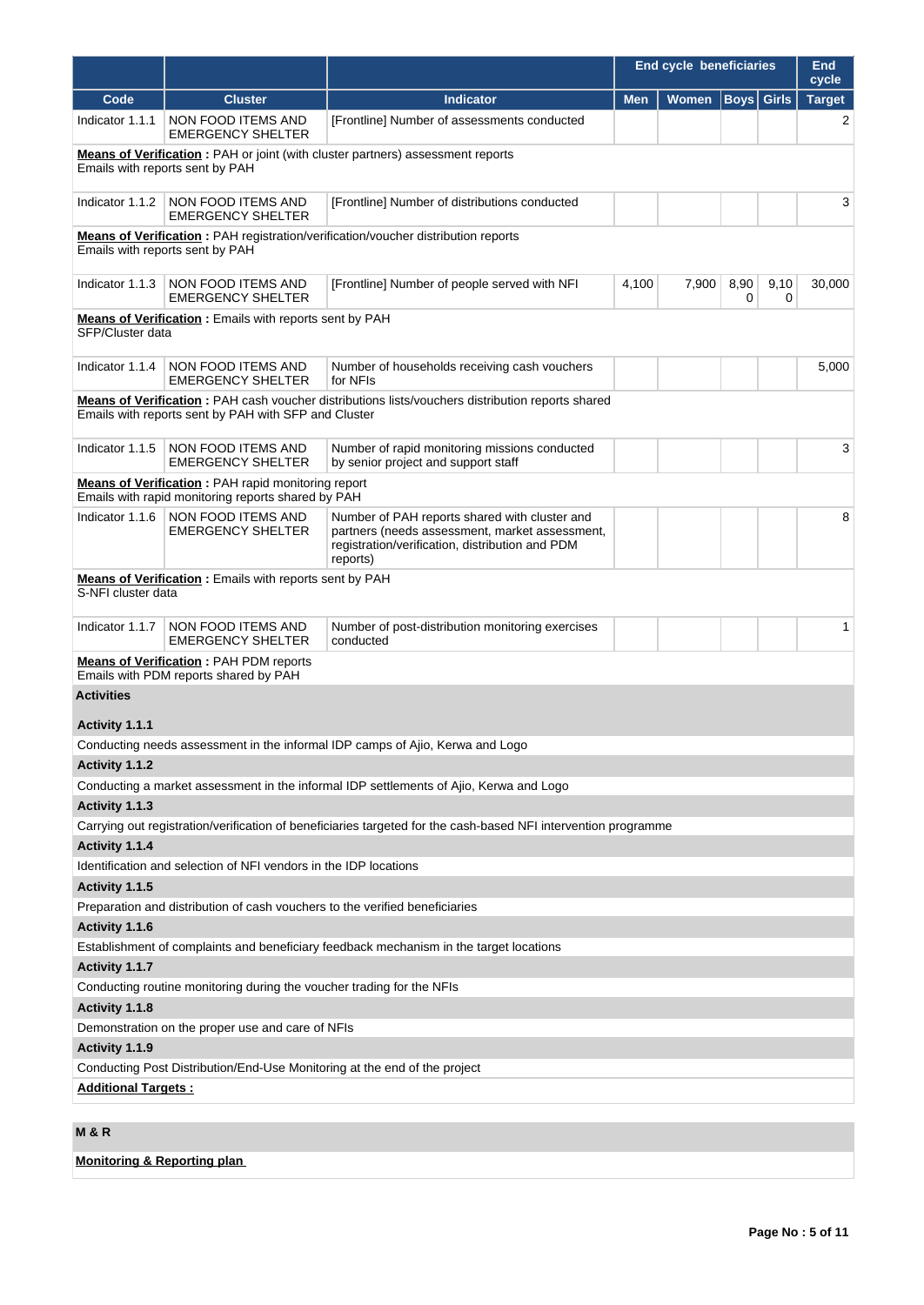The primary objective of the PAH M&E system is to verify whether the interventions are meeting the humanitarian assistance principles, particularly, the Do No Harm standard.

Monitoring serves the following purposes:

- To assess regularly whether the indicators of the project are met, including the quantitative and qualitative indicators.

- To inform the Project Coordinator and the team about the current level of the attainment of indicators periodically or following each particular humanitarian aid intervention so that they are able to take timely and make informed decisions.

- To point out whether the interventions are meeting the SPHERE standards and other principles of humanitarian aid.

- To provide the Head of programmes, Head of Mission and PAH HQ with information about the level of attainment of indicators, potential threats to reaching the projects targets, to help them make informed decisions when needed.

Monitoring activities:

- Routine monitoring activities conducted by a team of monitors based on the ground to monitor the activities of the traders viz a Vis the supply stocks and quality of materials and the beneficiaries' access of the markets.

- Weekly and monthly meetings with the monitoring team for planning and reporting.

- Program evaluation meetings for the CBI NFI team,

- Monthly field monitoring by the Project Coordinator and M&E to ensure the quality of the implemented activities and document lessons learnt.

- Post Distribution Monitoring conducted by M&E Coordinator and M&E Team to check the quality and sustainability of PAH CBI at the end of the project. The report will be used as a tool for advocacy on the S-NFI Cluster forum.

- Monitoring visit of Head of programmes.

- Conducting PDM at least two months after the beneficiaries access NFIs through commodity vouchers

- Conducting post-intervention monitoring at the end of the programme

Monitoring tools:

- Terms of References for each assessment and intervention, assessment and intervention report prepared by ERT and circulated among EP&R partners, OCHA, UN, WASH and NFI Clusters, donors.

- Registration/verification and voucher distribution lists for the project.

- PDM questionnaires, Key Informant Interviews and Focus Group Discussion guides and direct observation checklists for collecting data from the field.

- Templates for reporting monitoring/PDM results and procedures for ensuring follow-up on recommendations.

- Records of feedback/complaints and procedure for follow-up.

- Assessment tools for proper data collection during assessment.

- Market assessment tool for proper market analysis

- Performance tracking tool for collecting quantitative data of the project - number of items distributed, served people etc, as well as qualitative data from PDM reports. Tool automatically checks the status of achieved results.

Reporting Plan

- All assessment reports (needs assessments and Market Assessment), verification/registration and distribution reports will be shared with the NFI cluster

- Monthly progress reports will be shared by the program team with PAH management and the outcomes will be shared in an OWG meeting

- PAH will share progress information with the State Focal Point and the Cluster through the monthly 5Ws

- PDMs, PIM and complaints response and feed back reports will be shared with the Cluster

- Interim and final reports (both narrative and financial) will be shared with SSHF Technical Secretariat

### **Workplan**

| <b>Activitydescription</b>                                                                                                        | Year |          |              |  |  |  |  | 8        | 9        |              |              |              |
|-----------------------------------------------------------------------------------------------------------------------------------|------|----------|--------------|--|--|--|--|----------|----------|--------------|--------------|--------------|
| Activity 1.1.1: Conducting needs assessment in the informal IDP camps of Ajio,<br>Kerwa and Logo                                  | 2017 |          |              |  |  |  |  | X        |          |              |              |              |
|                                                                                                                                   | 2018 |          |              |  |  |  |  |          |          |              |              |              |
| Activity 1.1.2: Conducting a market assessment in the informal IDP settlements of<br>Ajio, Kerwa and Logo                         | 2017 |          |              |  |  |  |  | X        |          |              |              |              |
|                                                                                                                                   | 2018 |          |              |  |  |  |  |          |          |              |              |              |
| Activity 1.1.3: Carrying out registration/verification of beneficiaries targeted for the<br>cash-based NFI intervention programme | 2017 |          |              |  |  |  |  | X        | $\times$ |              |              |              |
|                                                                                                                                   | 2018 |          |              |  |  |  |  |          |          |              |              |              |
| Activity 1.1.4: Identification and selection of NFI vendors in the IDP locations                                                  | 2017 |          |              |  |  |  |  | X        | $\times$ |              |              |              |
|                                                                                                                                   | 2018 |          |              |  |  |  |  |          |          |              |              |              |
| Activity 1.1.5: Preparation and distribution of cash vouchers to the verified<br>beneficiaries                                    | 2017 |          |              |  |  |  |  |          | $\times$ | $\mathsf{x}$ | $\mathsf{X}$ |              |
|                                                                                                                                   | 2018 |          |              |  |  |  |  |          |          |              |              |              |
| Activity 1.1.6: Establishment of complaints and beneficiary feedback mechanism in<br>the target locations                         | 2017 |          |              |  |  |  |  |          | $\times$ | $\mathsf{X}$ | $\mathsf{X}$ | $\mathsf{X}$ |
|                                                                                                                                   | 2018 | $\times$ | $\mathsf{X}$ |  |  |  |  |          |          |              |              |              |
| Activity 1.1.7: Conducting routine monitoring during the voucher trading for the<br><b>NFIs</b>                                   |      |          |              |  |  |  |  | $\times$ | <b>X</b> | Ιx.          | $\mathsf{X}$ | $\mathsf{X}$ |
|                                                                                                                                   |      | $\times$ | $\mathsf{X}$ |  |  |  |  |          |          |              |              |              |
| Activity 1.1.8: Demonstration on the proper use and care of NFIs                                                                  | 2017 |          |              |  |  |  |  |          | $\times$ | <b>X</b>     | $\mathsf{X}$ | $\mathsf{X}$ |
|                                                                                                                                   | 2018 | X        |              |  |  |  |  |          |          |              |              |              |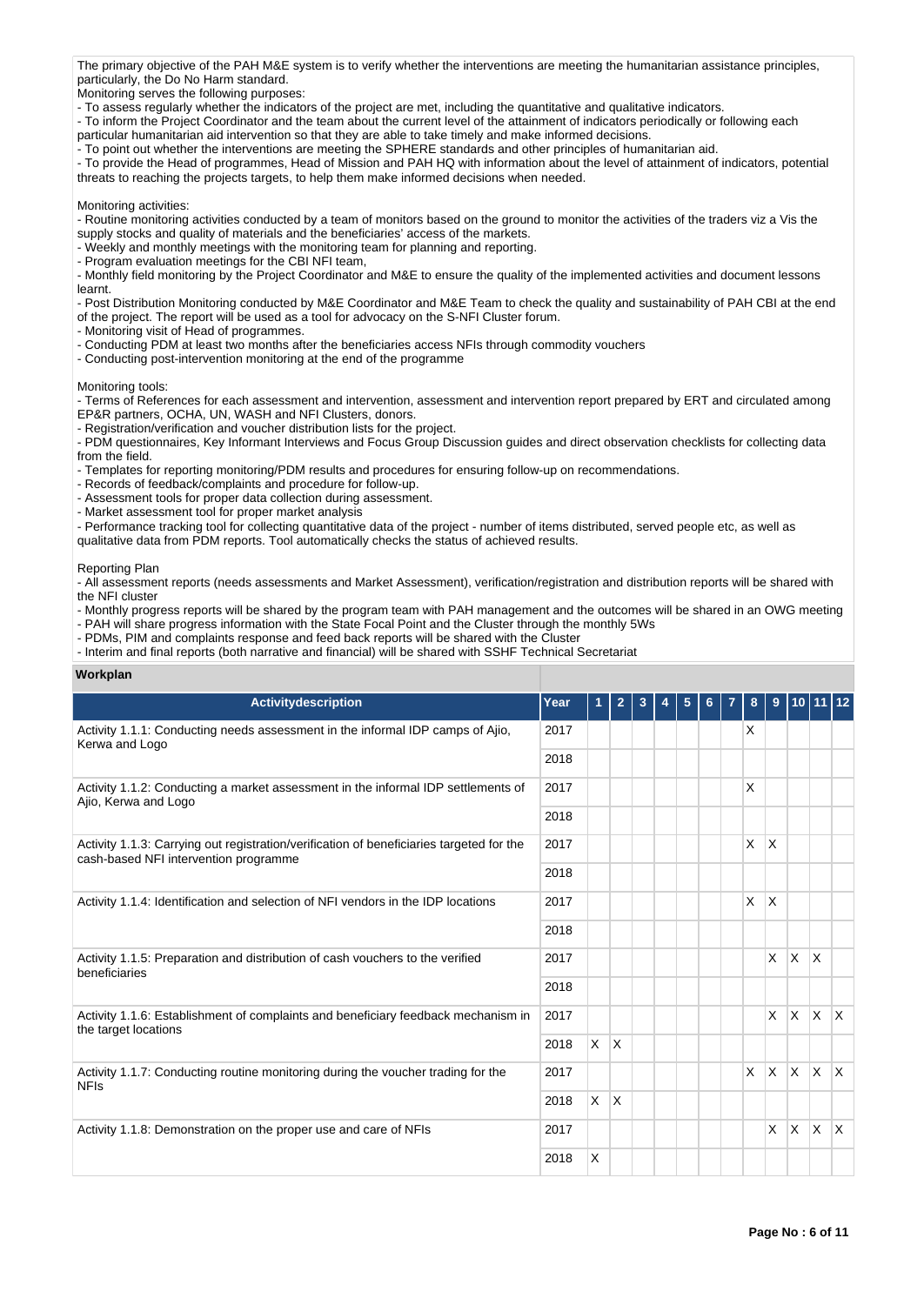| Activity 1.1.9: Conducting Post Distribution/End-Use Monitoring at the end of the<br>project | 2017 |                   |                   |  |  |  |  |  |
|----------------------------------------------------------------------------------------------|------|-------------------|-------------------|--|--|--|--|--|
|                                                                                              | 2018 | $\checkmark$<br>∧ | $\checkmark$<br>∧ |  |  |  |  |  |
| ATIIPDIBIPA                                                                                  |      |                   |                   |  |  |  |  |  |

#### **OTHER INFO**

#### **Accountability to Affected Populations**

Accountability to affected population will be ensured through their involvement in the following stages of the project:

- Needs assessments: Even though a detailed needs was done by Medair and Solidarities in January 2017 and the affected people were consulted, given the time that has elapsed, a new detailed assessment will be done and the target population including women, the elderly, the sick, the disabled and unaccompanied minors will be involved at all the stages of the assessment. the intervention is preceded by detailed needs and market assessment, when data is collected through household survey, focus group discussions with representatives of different groups of potential beneficiaries (men, women, boys and girls), interviews with key informants, authorities and other NGOs present on the ground. Collected data is a base for designing activities. Initial results of the assessments are shared with local authorities and community leaders to briefly explain the actions to be recommended and how the CBI programme will be conducted, including explaining issue around who will be involved and what the value of the cash vouchers will be.

- Market Assessment: The affected population will also be consulted during a detailed market assessment for them to help identify the vendors/traders that they trust to supply them with quality products and also to identify suppliers that are reliable;

- Verification/Registration/Voucher distribution: The beneficiaries will also actively participate during verification, registration and distribution of commodity vouchers and as part of complaints and feedback committees. Women and men will be employed as casuals during these exercises.

- Baseline Survey/PDMs/PIMs/: Additionally, men and women will be consulted and their feedback incorporated into the design of the programme during the baseline survey, PDM and PIM and as part of lessons learnt. The team will inform beneficiaries about the feedback and complaints procedure and the focal persons for receiving their complaints, including participating in selecting Complaints Response Committees.

- Implementation: after the verification of the needs and market assessments, the PAH Team will present the term of references to the local authorities and discuss the plan for identifying traders. The team will then prepare and conduct the distribution of the restricted vouchers. The community is involved in choosing the vendors to use for the supply of the items, distribution points for vouchers, selection of enumerators for registration, and preparation of distribution sites.

### **Implementation Plan**

Since the activity will be conducted in the three IDP camps of Logo, Kerwa and Ajio, the PAH team has already been on the ground and has familiarized itself with the context. The commodity vouchers will be restricted for purchasing household NFIs. The intervention will be conducted within the project scope through implementation of the following steps:

- 1. Desk office preparation at Juba as well as coordination with partners on the ground
- 2. Deployment of staff for needs and market assessment and recruitment of the monitoring team to be based in the camps
- 3. Conducting needs assessment.
- 4. Preparing and sharing the report from needs assessment.
- 5. Conducting market assessment and sharing the findings in a report
- 6. Selection of and meetings with the eligible traders/vendors, including signing of contracts/agreements with the vendors/traders
- 7. Conducting various all-inclusive stakeholder meetings with partners, local authorities, local chiefs and target beneficiaries
- 8. Conducting verification and registration of beneficiaries
- 9. Designing cash vouchers and distributing them to the verified beneficiaries 10. Establishment of complaints response committees in the camps
- 11. Redemption of commodity vouchers for NFIs from the traders by beneficiaries.
- 12. Conducting regular monitoring of the traders.
- 13. Reconciling of the vouchers to prepare payments for the traders
- 14. Preparing and sharing the report from distribution.
- 15. Preparing and sharing routine monitoring reports with SFP and Cluster
- 16. PDM will be conducted at least 1 month after beneficiaries access NFIs through commodity vouchers
- 17: PIM will be conducted at the end of the project.

#### **Coordination with other Organizations in project area**

| Name of the organization                                                                             | Areas/activities of collaboration and rationale                                                                                                                                                                                                                                                                                         |
|------------------------------------------------------------------------------------------------------|-----------------------------------------------------------------------------------------------------------------------------------------------------------------------------------------------------------------------------------------------------------------------------------------------------------------------------------------|
| <b>Titi Foundation</b>                                                                               | is a new partner operating in Kajokeji county, so working closely with<br>them will be valuable due to their rich local knowledge                                                                                                                                                                                                       |
| Relief and Rehabilitation Commission (RRC)                                                           | Sharing work plans with them so they know what the programme is<br>all about and the targeting/selection criteria for the programme                                                                                                                                                                                                     |
| Local Authority                                                                                      | Sharing work plans with them so they know what the programme is<br>all about and the targeting/selection criteria for the programme                                                                                                                                                                                                     |
| Shelter/NFI State Focal Point (NTERSOS, Medair, World Vison,<br>Concern, IOM, NRC, Plan, WFP, UNHCR) | working closely with these S-NFI partners, state and site focal points<br>(SFP and SiFPs) for Central Equatoria State as the state remains a<br>main focus for PAH emergency response team and also working with<br>representatives of the cluster at national and state level respectively<br>to carry out well-coordinated responses. |
| <b>Environment Marker Of The Project</b>                                                             |                                                                                                                                                                                                                                                                                                                                         |
| A: Neutral Impact on environment with No mitigation                                                  |                                                                                                                                                                                                                                                                                                                                         |

#### **Gender Marker Of The Project**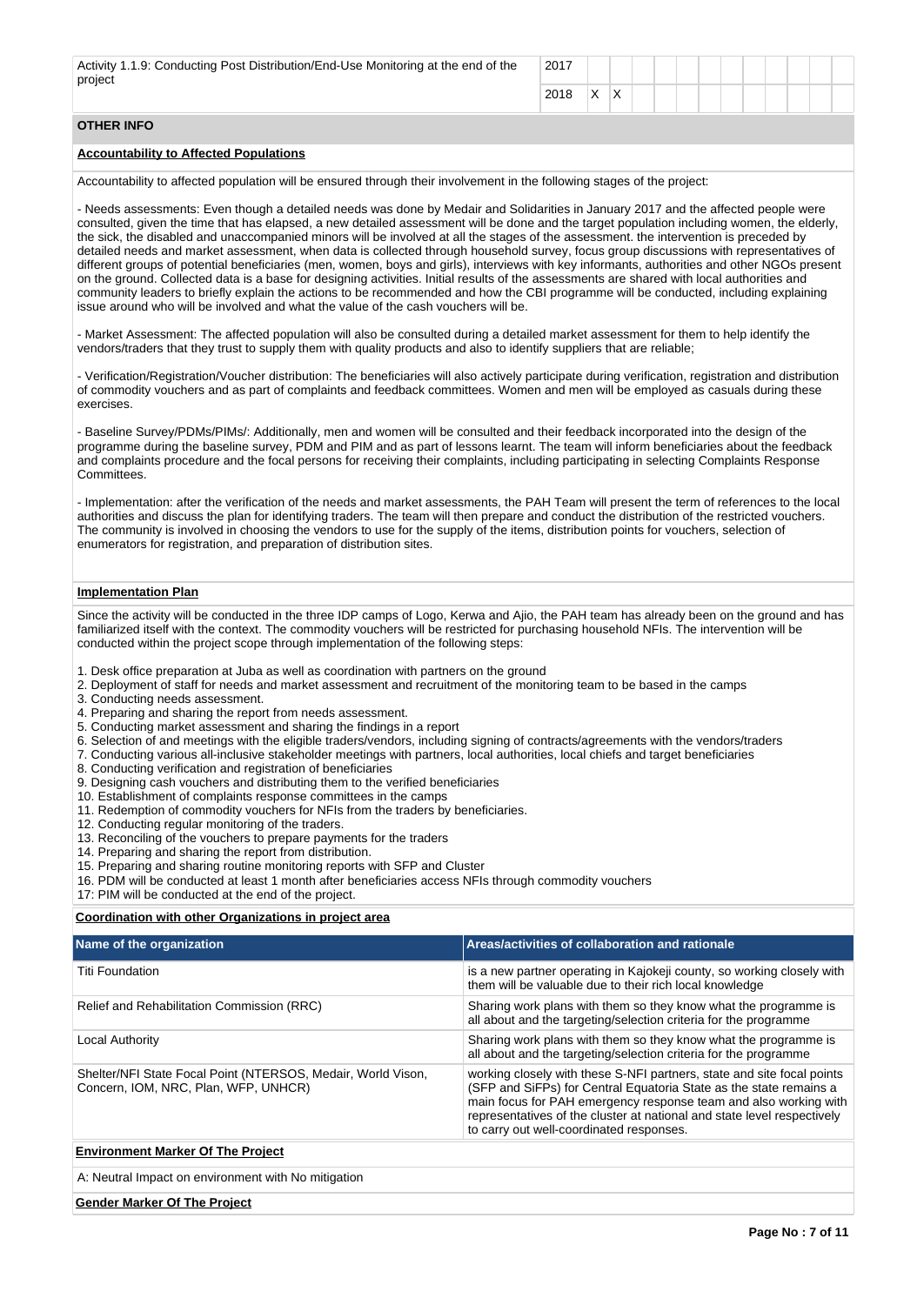### **Justify Chosen Gender Marker Code**

PAH consults planned activities with all groups of beneficiaries to consider the specific needs of different members of the targeted population. Community members are consulted in order to develop the most suitable distribution mechanism. PAH assessment team always has a female member so that women and girls in the community can openly talk about their needs. PAH ERT implementing team shall be composed of 50%:50% of male to female. The implemented activities result from the needs of different groups. If need arise, PAH distributes items such as whistles or solar lamps to increase personal security of female beneficiaries. During distributions the most vulnerable are served in separate distribution lines. Local female representatives are employed while conducting distributions. Women are also a part of the post distribution monitoring teams so that female beneficiaries are in a safe environment while giving their feedback.

#### **Protection Mainstreaming**

The project acknowledges different needs of women, men, girls and boys. During protracted conflict, women and girls bear the burden of the crisis. The project aims at restoring dignity of women and girls in community in transition prioritizing their access to life saving NFIs and Emergency Shelter. In the course of the project priority will be given to disabled women, elderly women, female heads of households, pregnant and lactating women, as well as to persons with disabilities, unaccompanied minors, unaccompanied elders, people living with HIV/AIDs and those without effective community links.

#### **Country Specific Information**

## **Safety and Security**

The economic situation has an impact on NGOs operation in South Sudan. Crime in Juba is raising across the country, also NGOs are more and more affected by robberies (during day and night). In other states where the conflict is more active, NGOs are affected by violence and unpredictable waves of insecurity. This pattern is linked to economic crisis, no political reasons were identified in the actions and when analyzing major incidents affecting aid agencies. PAH follows standard security protocol, updated regularly. Both expatriate and national staff are instructed on everyday security risk mitigation measures, also in terms of travelling, communication, conflict resolution etc., we follow all the procedures and systems to provide security to our compounds (people and assets). We have procedures for travels and field trips; we screen the locations regarding security and local dynamics. Maintaining close relationship with local communities, as well as informing local authorities and other stakeholders about our activities allows our ERT to perform their duties in a relatively safe environment in the field.

#### **Access**

PAH has conducted several interventions in Central Equatoria State and has well-established contacts with the authorities and the beneficiaries on the ground in Kajokeji. PAH recently attempted through Logistics cluster to move supplies from Juba however security operatives couldn't grant access to Kajokeji. PAH plans to use regular UNHAS flights to Nimule then come to Kajokeji through Uganda as access to Kajokeji from Juba is limited. There is also an option of using commercial flights direct from Juba to Arua in Uganda then come to Kajokeji from Arua which is about 60kms away by road. On the ground, PAH mostly intends to cover the necessary distances on foot within each camp but car/bikes will be hired for local transport between the 3 camps as they are 30mins and an hour drive away from each other.

# **BUDGET**

| Code | <b>Budget Line Description</b>                                                                                                                                                                                                                    |   | D / S Quantity | Unit<br>cost   | <b>Duration</b><br><b>Recurran</b><br>ce | $\%$<br>charged<br>to CHF | <b>Total Cost</b> |
|------|---------------------------------------------------------------------------------------------------------------------------------------------------------------------------------------------------------------------------------------------------|---|----------------|----------------|------------------------------------------|---------------------------|-------------------|
|      | 1. Staff and Other Personnel Costs                                                                                                                                                                                                                |   |                |                |                                          |                           |                   |
| 1.1  | <b>NFI Officer</b>                                                                                                                                                                                                                                | D | 1              | 1,900<br>.00   | $\overline{7}$                           | 100.00                    | 13,300.00         |
|      | salary, insurance, ID, business cards; 1 pers 1900 USD per month for 7 months, 100% charged with CHF                                                                                                                                              |   |                |                |                                          |                           |                   |
| 1.2  | Monitoring and Accountablity Assistants                                                                                                                                                                                                           | D | 4 <sup>1</sup> | 1,200<br>.00   | $\overline{7}$                           | 100.00                    | 33,600.00         |
|      | salary, insurance, ID, business cards; 4 ppl 1200 USD per month for 7 months, 100% charged with CHF                                                                                                                                               |   |                |                |                                          |                           |                   |
| 1.3  | Logistics Coordinator                                                                                                                                                                                                                             | S | $\mathbf{1}$   | 3,500<br>.00   | $\overline{7}$                           | 5.00                      | 1,225.00          |
|      | salary, insurance, ID, business cards; 1 pers 3500 USD per month for 7 months, 20% charged with CHF                                                                                                                                               |   |                |                |                                          |                           |                   |
| 1.4  | Monitoring and Evaluation Coordinator                                                                                                                                                                                                             | S | 1              | 3,100<br>.00   | $\overline{7}$                           | 5.00                      | 1,085.00          |
|      | salary, insurance, ID, business cards; 1 pers 3100 USD per month for 7 months, 20% charged with CHF                                                                                                                                               |   |                |                |                                          |                           |                   |
|      | <b>Section Total</b>                                                                                                                                                                                                                              |   |                |                |                                          |                           | 49,210.00         |
|      | 2. Supplies, Commodities, Materials                                                                                                                                                                                                               |   |                |                |                                          |                           |                   |
| 2.1  | Restricted Commodity Voucher value                                                                                                                                                                                                                | D | 1              | 200,0<br>00.00 | $\mathbf{1}$                             | 100.00                    | 200,000.00        |
|      | The value for a commodity voucher given to a household is estimate at 40 USD, 5000HH=200,000USD. The value is restricted to<br>household NFIs (Blanket, Mosquito Net, Sleeping Mat, Kitchen set, Jerrican, Bucket, Basin, Kanga) taken from shops |   |                |                |                                          |                           |                   |
| 2.2  | Temporary Field Base set-up costs (Casual Labour)                                                                                                                                                                                                 | D | 1              | 450.0<br>0     | 7                                        | 100.00                    | 3,150.00          |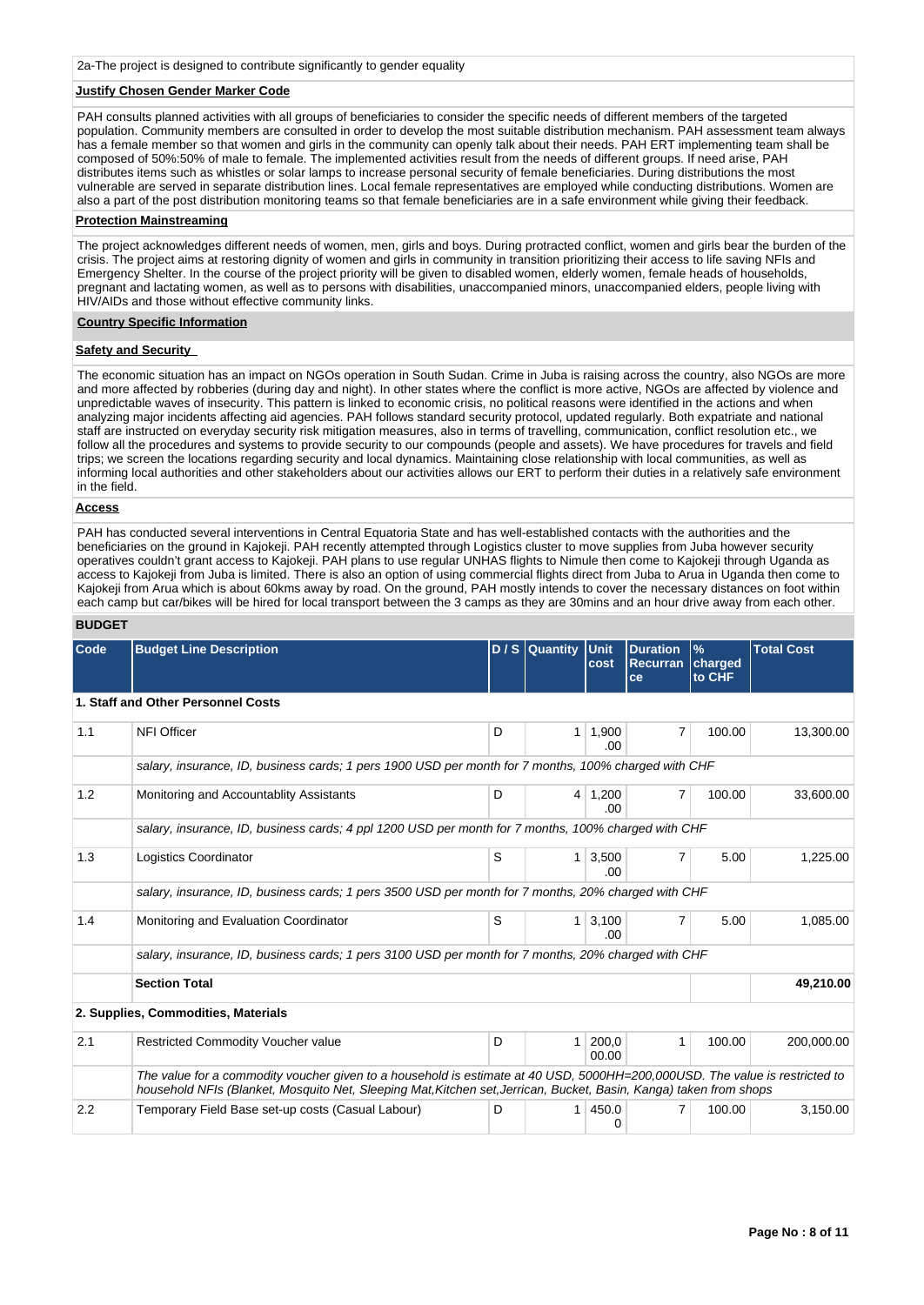|              | The cost includes cleaners, guards, water fetchers, cooks, translators, enumerators and any other casual labour connected to<br>deployment of ERT in the field and provision of temporary accommodation for staff during project activties. Casual labour has<br>been estimated as 3,4,5 USD for unskilled, semi-skilled and skilled respectively by CCM and adopted by ICWG. 12 staff (450<br>USD per months=3150 USD for entire project duration)                                                                                                                                                                                                                                     |    |                |                       |                |        |            |
|--------------|-----------------------------------------------------------------------------------------------------------------------------------------------------------------------------------------------------------------------------------------------------------------------------------------------------------------------------------------------------------------------------------------------------------------------------------------------------------------------------------------------------------------------------------------------------------------------------------------------------------------------------------------------------------------------------------------|----|----------------|-----------------------|----------------|--------|------------|
|              | <b>Section Total</b>                                                                                                                                                                                                                                                                                                                                                                                                                                                                                                                                                                                                                                                                    |    |                |                       |                |        | 203,150.00 |
| 3. Equipment |                                                                                                                                                                                                                                                                                                                                                                                                                                                                                                                                                                                                                                                                                         |    |                |                       |                |        |            |
| 3.1          | Laptop                                                                                                                                                                                                                                                                                                                                                                                                                                                                                                                                                                                                                                                                                  | S  | 1              | 1,500<br>.00          | 1              | 100.00 | 1,500.00   |
|              | 1 laptop with additional batteries and bags for project staff                                                                                                                                                                                                                                                                                                                                                                                                                                                                                                                                                                                                                           |    |                |                       |                |        |            |
| 3.2          | Camera                                                                                                                                                                                                                                                                                                                                                                                                                                                                                                                                                                                                                                                                                  | S  | 1              | 300.0<br>0            | $\mathbf{1}$   | 100.00 | 300.00     |
|              | 1pc for project staff for field activities documentation, including memory cards                                                                                                                                                                                                                                                                                                                                                                                                                                                                                                                                                                                                        |    |                |                       |                |        |            |
| 3.3          | GMS mobile phones                                                                                                                                                                                                                                                                                                                                                                                                                                                                                                                                                                                                                                                                       | S  | 4              | 100.0<br>0            | 1              | 100.00 | 400.00     |
|              | 4pcs; to be used by field project staff and Monitoring team for reporting                                                                                                                                                                                                                                                                                                                                                                                                                                                                                                                                                                                                               |    |                |                       |                |        |            |
| 3.4          | <b>Tablets</b>                                                                                                                                                                                                                                                                                                                                                                                                                                                                                                                                                                                                                                                                          | S  | 3 <sup>1</sup> | 250.0<br>0            | 1              | 100.00 | 750.00     |
|              | 3pcs; to used by field project staff for collecting monitoring data                                                                                                                                                                                                                                                                                                                                                                                                                                                                                                                                                                                                                     |    |                |                       |                |        |            |
| 3.5          | Visibility, IEC materials and<br>Assessement/Registration/Distribution/PDM Materials                                                                                                                                                                                                                                                                                                                                                                                                                                                                                                                                                                                                    | S  | 1 <sup>1</sup> | 4,000<br>.00          | $\mathbf{1}$   | 100.00 | 4,000.00   |
|              | mobilization of beneficiaries, banner showing household entitlement of NFIs during distributions, banners, T-shirts for project<br>staff, stickers, raincoats, caps, huts, flags,back packs, Gumboots, walking shoes, Reflector Jackets for casual workers all with<br>SSHF logo and PAH, Approximate cost is 2000 USD.<br>2. Printing Commodity Voucher/Assessment/Registration/PDM materials such clip boards, file folders, pens, marker pens, stamp<br>pads/ink for collecting tamp prints at, demarcation ropes and, , printing papers for distribution/registration/assessment/complain<br>forms, scissors for splitting NFI packages and vouchers, Approximate cost is 2000 USD. |    |                |                       |                |        |            |
|              | <b>Section Total</b>                                                                                                                                                                                                                                                                                                                                                                                                                                                                                                                                                                                                                                                                    |    |                |                       |                |        | 6,950.00   |
|              | 4. Contractual Services                                                                                                                                                                                                                                                                                                                                                                                                                                                                                                                                                                                                                                                                 |    |                |                       |                |        |            |
| 4.1          | Training for project and support staff                                                                                                                                                                                                                                                                                                                                                                                                                                                                                                                                                                                                                                                  | S  | 1              | 2,192<br>.00          | $\mathbf{1}$   | 100.00 | 2,192.00   |
|              | Project staff to be trained on monitoring, evaluation and learning; Accountability to Affected Populations, Advance CBP, Project<br>Cycle Management - NFI Officer, Monitoring and Accountablity Assistants, Project Coordinator, M&E Coordinator; capacity<br>building for support staff                                                                                                                                                                                                                                                                                                                                                                                               |    |                |                       |                |        |            |
|              | <b>Section Total</b>                                                                                                                                                                                                                                                                                                                                                                                                                                                                                                                                                                                                                                                                    |    |                |                       |                |        | 2,192.00   |
| 5. Travel    |                                                                                                                                                                                                                                                                                                                                                                                                                                                                                                                                                                                                                                                                                         |    |                |                       |                |        |            |
| 5.1          | Transport expenses for project staff, including Visa fees in<br>Uganda (transit)                                                                                                                                                                                                                                                                                                                                                                                                                                                                                                                                                                                                        | S  | 1              | 17,50<br>0.00         | 1              | 100.00 | 17,500.00  |
|              | Project staff flying to the location two ways during assessment, registration/verification and monitoring 2ppl*6 flights*3<br>missions*275 USD per flight (fixed wings locations)= 9.900 USD, Monitoring visits of PC & HoP or HoM or Security Coordinator.<br>is 2ppl*6Flights*2missions*275USD=6.600USD. Visa Fee (Uganda Transit point as there is no direct access from Juba)<br>20ppl*50=1.000USD. Total 17.500USD                                                                                                                                                                                                                                                                 |    |                |                       |                |        |            |
| 5.2          | Accomodation in the field for project implementing staff                                                                                                                                                                                                                                                                                                                                                                                                                                                                                                                                                                                                                                | S  |                | $1 \mid 4,000$<br>.00 | $\mathbf{1}$   | 100.00 | 4,000.00   |
|              | Due to limited faclities and safety concerns for NGO staff, project team maybe based across the border of the Uganda where<br>team may be accommdated in paid faclitity. So a lumpsum of 4000 USD is proposed to be used untill end of the project                                                                                                                                                                                                                                                                                                                                                                                                                                      |    |                |                       |                |        |            |
| 5.3          | Travel cost in the field                                                                                                                                                                                                                                                                                                                                                                                                                                                                                                                                                                                                                                                                | S  |                | 1   1,300<br>.00      | $\overline{7}$ | 100.00 | 9,100.00   |
|              | The field travel related to travel during assessment, registration/verification/monitoring and PDM, and is calculated per month, at<br>approximately 1300 USD for expenditures like car or bike.                                                                                                                                                                                                                                                                                                                                                                                                                                                                                        |    |                |                       |                |        |            |
|              | <b>Section Total</b>                                                                                                                                                                                                                                                                                                                                                                                                                                                                                                                                                                                                                                                                    |    |                |                       |                |        | 30,600.00  |
|              | 6. Transfers and Grants to Counterparts                                                                                                                                                                                                                                                                                                                                                                                                                                                                                                                                                                                                                                                 |    |                |                       |                |        |            |
| <b>NA</b>    | NA                                                                                                                                                                                                                                                                                                                                                                                                                                                                                                                                                                                                                                                                                      | ΝA | 0              | 0.00                  | 0              | 0      | 0.00       |
|              | ΝA                                                                                                                                                                                                                                                                                                                                                                                                                                                                                                                                                                                                                                                                                      |    |                |                       |                |        |            |
|              | <b>Section Total</b>                                                                                                                                                                                                                                                                                                                                                                                                                                                                                                                                                                                                                                                                    |    |                |                       |                |        | 0.00       |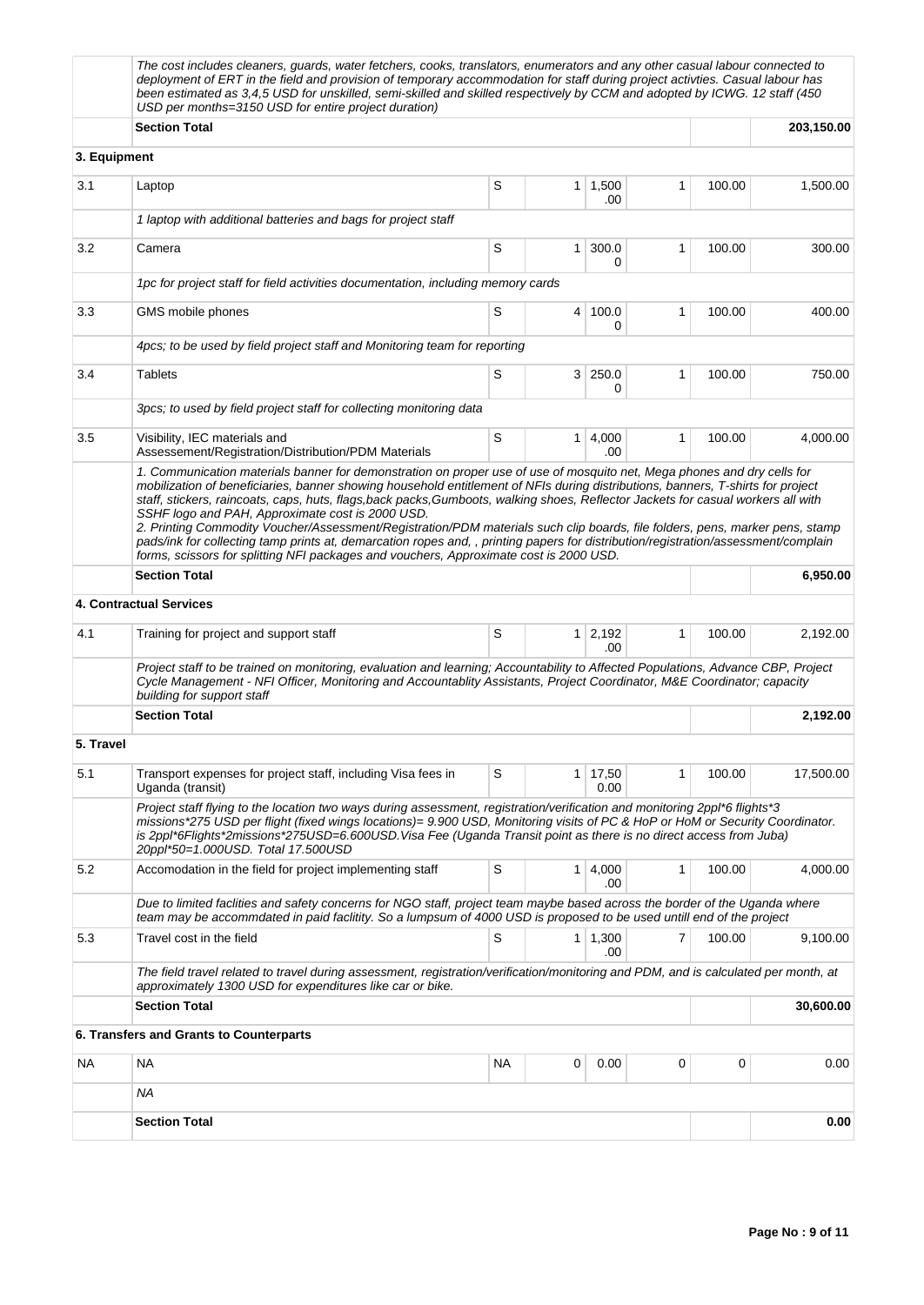|                   | 7. General Operating and Other Direct Costs                                        |             |                |                              |                |      |            |
|-------------------|------------------------------------------------------------------------------------|-------------|----------------|------------------------------|----------------|------|------------|
| 7.1               | Satphone and mobile communication                                                  | $\mathsf S$ | 1 <sup>1</sup> | 500.0<br>0                   | 7              | 5.00 | 175.00     |
|                   | Airtime for project and support staff                                              |             |                |                              |                |      |            |
| 7.2               | Office supplies                                                                    | S           |                | $1 \mid 3,000$<br>.00        | 7              | 5.00 | 1,050.00   |
|                   | Stationery for field staff and support staff, IT repairs                           |             |                |                              |                |      |            |
| 7.3               | Compound maintenance                                                               | $\mathbb S$ |                | $1 \vert 3,200$<br>.00       | 7              | 5.00 | 1,120.00   |
|                   | Water for office and field use, cleaning materials                                 |             |                |                              |                |      |            |
| 7.4               | Internet fees                                                                      | $\mathbb S$ |                | $1 \overline{)3,200}$<br>.00 | $\overline{7}$ | 5.00 | 1,120.00   |
|                   | Internet fees in Juba                                                              |             |                |                              |                |      |            |
| 7.5               | Car maintenance                                                                    | $\mathbb S$ |                | $1 \mid 3,600$<br>.00        | 7              | 5.00 | 1,260.00   |
|                   | Spare parts, repairs, car wash                                                     |             |                |                              |                |      |            |
| 7.6               | Insurance, license and registration of vehicles                                    | S           |                | 1 1,000<br>.00               | $\overline{7}$ | 5.00 | 350.00     |
|                   | Insurance, registration and licenses for vehicles                                  |             |                |                              |                |      |            |
| 7.7               | Software for M&E team                                                              | S           | 1 <sup>1</sup> | 140.0<br>0                   | 7              | 5.00 | 49.00      |
|                   | Monthly payment for software for M&E team                                          |             |                |                              |                |      |            |
| 7.8               | Freight fees (documents)                                                           | S           |                | $1 \mid 1,800$<br>.00        | $\overline{7}$ | 5.00 | 630.00     |
|                   | Documents transfer from Juba to HQ                                                 |             |                |                              |                |      |            |
| 7.9               | Bank fees                                                                          | S           | 1 <sup>1</sup> | 1,100<br>.00                 | 7              | 5.00 | 385.00     |
|                   | Fees for money transfer                                                            |             |                |                              |                |      |            |
| 7.10              | Registration fees                                                                  | $\mathbb S$ |                | $1 \,   \, 340.0$<br>0       | 7              | 5.00 | 119.00     |
|                   | Mission registration certificate, tax clearance certificate, CID certificate, etc. |             |                |                              |                |      |            |
|                   | <b>Section Total</b>                                                               |             |                |                              |                |      | 6,258.00   |
| <b>SubTotal</b>   |                                                                                    |             | 33.00          |                              |                |      | 298,360.00 |
| Direct            |                                                                                    |             |                |                              |                |      | 250,050.00 |
| Support           |                                                                                    |             |                |                              |                |      | 48,310.00  |
| <b>PSC Cost</b>   |                                                                                    |             |                |                              |                |      |            |
|                   | PSC Cost Percent                                                                   |             |                |                              |                |      | 7.00       |
| <b>PSC Amount</b> |                                                                                    |             |                |                              |                |      | 20,885.20  |
| <b>Total Cost</b> |                                                                                    |             |                |                              |                |      | 319,245.20 |